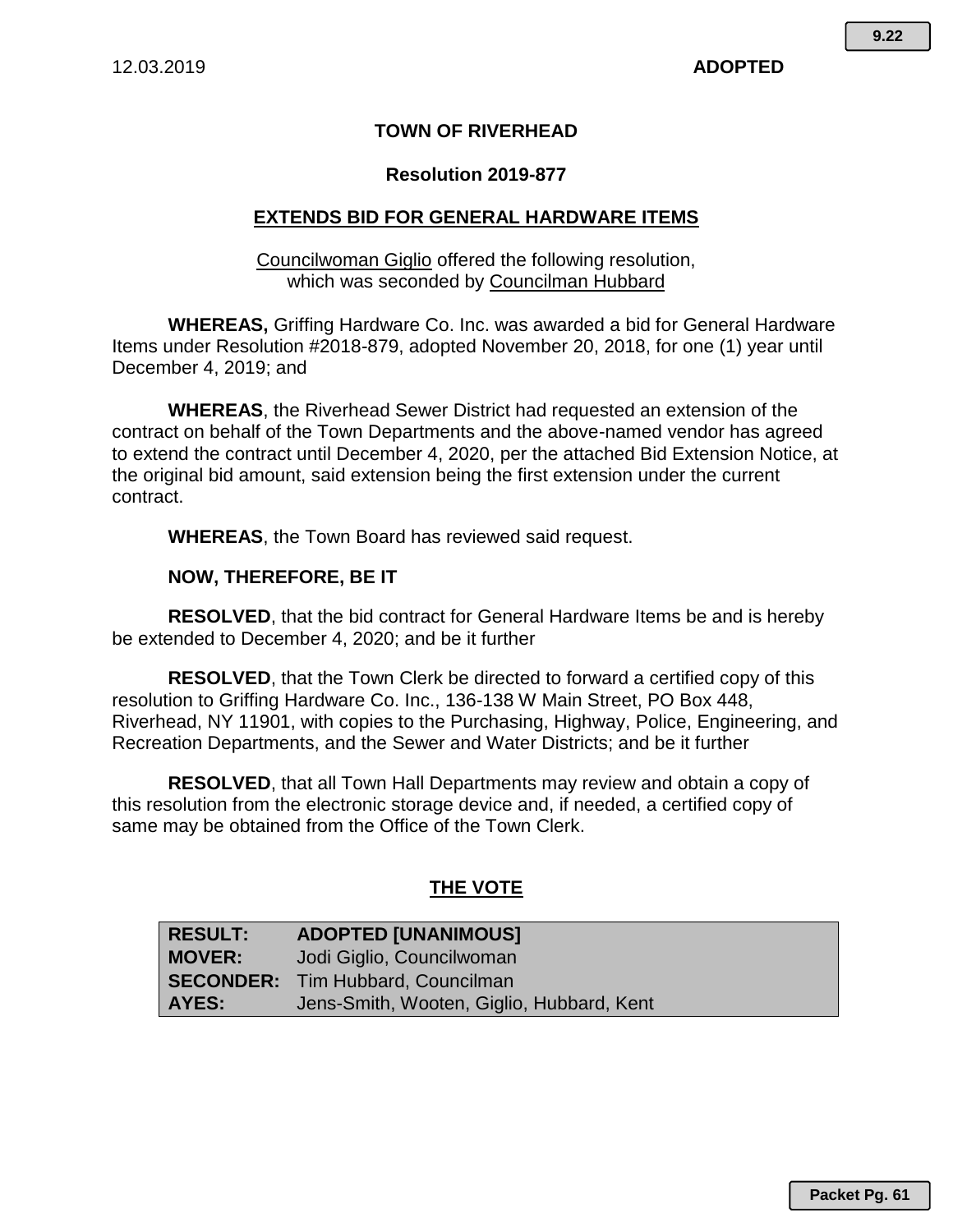# **FISCAL IMPACT STATEMENT OF PROPOSED RIVERHEAD TOWN BOARD LEGISLATION**

| Type of Legislation<br>Resolution _<br>А.<br>X<br>Local Law                                                                                                                                                                                                                                                         |                                                   |                     |  |
|---------------------------------------------------------------------------------------------------------------------------------------------------------------------------------------------------------------------------------------------------------------------------------------------------------------------|---------------------------------------------------|---------------------|--|
| Title of Proposed Legislation: Extends Bid for General Hardware Items<br>В.                                                                                                                                                                                                                                         |                                                   |                     |  |
| Purpose of Proposed Legislation: Bid extension<br>C.                                                                                                                                                                                                                                                                |                                                   |                     |  |
| Will the Proposed Legislation Have a Fiscal Impact?<br>Yes X<br>No<br>D.                                                                                                                                                                                                                                            |                                                   |                     |  |
| If the answer to section D is "yes", select (a) or (b) below and initial or detail as applicable:<br>Е.                                                                                                                                                                                                             |                                                   |                     |  |
| The fiscal impact can be absorbed by Town/department existing resources set forth in approved Town Annual Budget TB<br>(a)<br>(example:routine and budgeted procurement of goods/services)*if selecting E(a), please initial then skip items F,G and<br>complete H,I and J;                                         |                                                   |                     |  |
| Ωr<br>The description/explanation of fiscal impact is set forth as follows:<br>(b)                                                                                                                                                                                                                                  |                                                   |                     |  |
| If the answer to E required description/explanation of fiscal impact (E(b)), please describe total Financial Cost of Funding over<br>F.<br>5 Years                                                                                                                                                                  |                                                   |                     |  |
| <b>Proposed Source of Funding</b><br>G.<br>Appropriation Account to be Charged: Various contractual accounts including: ES1-8-8130-402; A01-3-3120-402; A01-1-1625-415;<br>A01-1-1620-415; EW1-8-8320-402; DA1-5-5130-403<br>Grant or other Revenue Source:<br>Appropriation Transfer (list account(s) and amount): |                                                   |                     |  |
|                                                                                                                                                                                                                                                                                                                     |                                                   |                     |  |
| H. Typed Name &<br>Title of<br>Preparer: Teresa<br><b>Baldinucci</b>                                                                                                                                                                                                                                                | <b>Signature of Preparer</b><br>L.                | J. Date<br>11/20/19 |  |
|                                                                                                                                                                                                                                                                                                                     | resa Baldinucci<br>12/3/2019<br>Teresa Baldinucci |                     |  |
| K. Accounting Staff<br>Name & Title<br>William Rothaar,<br>Accounting                                                                                                                                                                                                                                               | L. Signature of Accounting Staff                  | M. Date<br>11/26/19 |  |
|                                                                                                                                                                                                                                                                                                                     | William Roth                                      |                     |  |
| Department                                                                                                                                                                                                                                                                                                          | <b>William Rothaar</b>                            |                     |  |